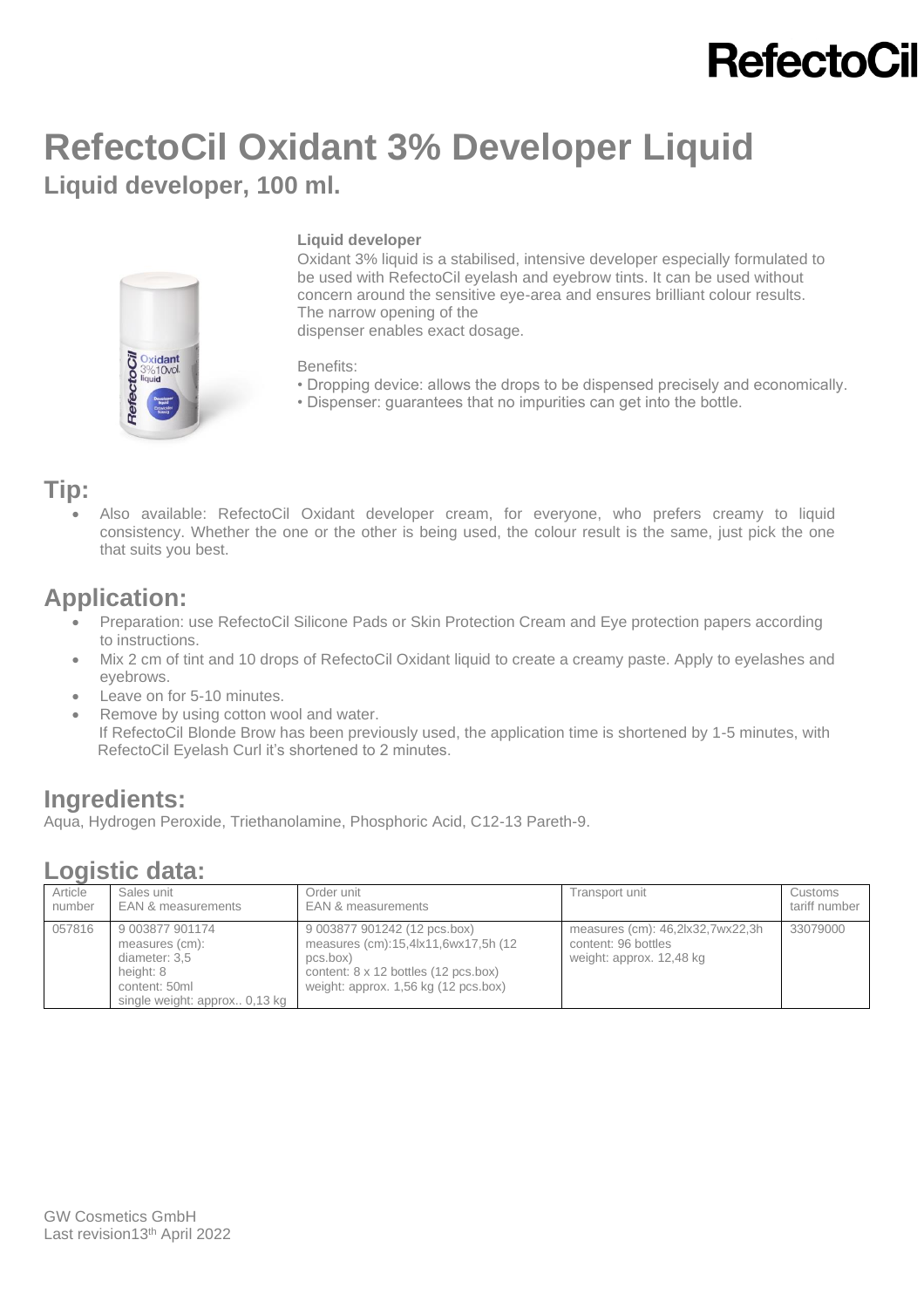# **RefectoCil**

## **Product information:**

| Product description:                | Formula code: KO 0001<br>Stabilized 3 % aqueous solution of Hydrogen peroxide, filled<br>in 100 ml plastic bottles.<br>Vegan |
|-------------------------------------|------------------------------------------------------------------------------------------------------------------------------|
| Stability data:                     | Marked with $\leq 12M$<br>Minimum durability after first opening: 12 months                                                  |
| Where to be found:                  | label                                                                                                                        |
| Batch code:                         | Imprint on label                                                                                                             |
| Certifications:                     | Grüner Punkt                                                                                                                 |
| Storage conditions:                 | Store cool and protected from heat sources. Close bottle<br>immediately after use.                                           |
| Particular precautions according to | • Wear suitable gloves                                                                                                       |
| <b>EU Cosmetics Regulation:</b>     | • Contains hydrogen peroxide                                                                                                 |
|                                     | • Avoid contact with eyes                                                                                                    |
|                                     | • Rinse eyes immediately if product comes in contact with<br>them                                                            |
| <b>Disclaimer</b>                   | For cosmetic products no Safety Data Sheets (MSDS) are<br>required by European (EC) law.                                     |
|                                     | This document is not a Safety Data Sheet (MSDS) in the                                                                       |
|                                     | sense of European (EC) chemicals legislation. It is given                                                                    |
|                                     | voluntarily and only for information of customers.                                                                           |
|                                     | We will take no liability for any consequences of improper use<br>or misuse of our products.                                 |